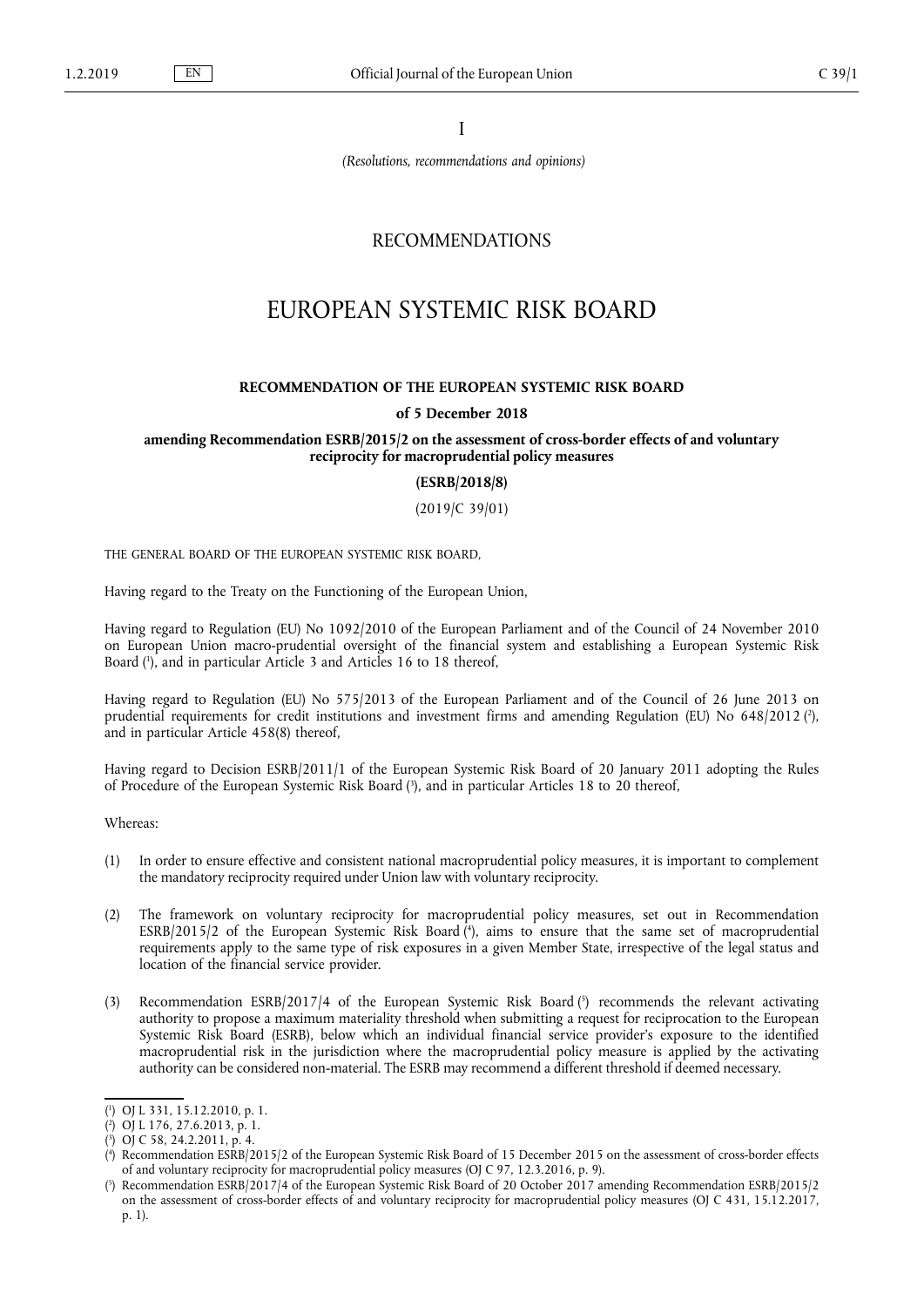- (4) As a general principle, in line with Article 458(3) of Regulation (EU) No 575/2013, the activating authority is expected to cooperate with the relevant authorities reciprocating the measure in order to ensure an efficient and effective implementation of the reciprocating measure.
- (5) From 1 July 2018, French global systemically important institutions (G-SIIs) and other systemically important institutions (O-SIIs) at the highest level of consolidation of their banking prudential perimeter are subject, pursuant to Article 458(2)(d)(ii) of Regulation (EU) No 575/2013, to a large exposure limit of 5 per cent of their eligible capital in relation to highly-indebted large non-financial corporations having their registered office in France.
- (6) Following the request by the *Haut Conseil de stabilité financière* (High Council for financial stability) to the ESRB under Article 458(8) of Regulation (EU) No 575/2013, and in order to: (i) prevent the materialisation of negative crossborder effects in the form of leakages and regulatory arbitrage that could result from the implementation of the macroprudential policy measure applied in France in accordance with Article 458(2)(d)(ii) of Regulation (EU) No 575/2013; (ii) signal to other market participants the systemic risks associated with the increased leverage of large non-financial corporations having their registered office in France; and (iii) increase the resilience of systemically important institutions in other Member States, the General Board of the ESRB has decided to include this measure in the list of macroprudential policy measures which are recommended to be reciprocated under Recommendation ESRB/2015/2.
- (7) As the measure activated by the *Haut Conseil de stabilité financière* is applied only at the highest level of consolidation, in line with the principle specified in sub-recommendation C(2) of Recommendation ESRB/2015/2 according to which the relevant authorities should implement the same macroprudential policy measure as the one that has been implemented by the activating authority, it should also be possible to reciprocate the measure at the same level of consolidation. In addition, applying the materiality threshold at an individual level could lead to the exemption of institutions which, at a consolidated level, have concentrated large exposures to highly-indebted non-financial corporations having their registered office in France, thereby creating an incentive for regulatory arbitrage. Consequently, the recommended materiality threshold should, in this exceptional case, be applied on a consolidated basis.
- (8) Therefore, Recommendation ESRB/2015/2 should be amended accordingly,

HAS ADOPTED THIS RECOMMENDATION:

### **AMENDMENTS**

Recommendation ESRB/2015/2 is amended as follows:

- 1. in Section 1, sub-recommendation  $C(1)$  is replaced by the following:
	- '1. The relevant authorities are recommended to reciprocate the macroprudential policy measures adopted by other relevant authorities and recommended for reciprocation by the ESRB. It is recommended that the following measures, as further described in the Annex, be reciprocated:

Estonia:

— a 1 per cent systemic risk buffer rate applied in accordance with Article 133 of Directive 2013/36/EU to the domestic exposures of all credit institutions authorised in Estonia;

Finland:

— a 15 per cent floor for the average risk-weight on residential mortgage loans secured by a mortgage on housing units in Finland applied in accordance with Article 458(2)(d)(vi) of Regulation (EU) No 575/2013 to credit institutions authorised in Finland, using the Internal Ratings Based (IRB) Approach for calculating regulatory capital requirements;

Belgium:

- a risk-weight add-on for retail exposures secured by residential immovable property located in Belgium, applied in accordance with Article  $458(2)(d)(vi)$  of Regulation (EU) No  $575/2013$  to credit institutions authorised in Belgium, using the IRB Approach for calculating regulatory capital requirements and composed of:
	- (a) a flat risk-weight add-on of 5 percentage points; and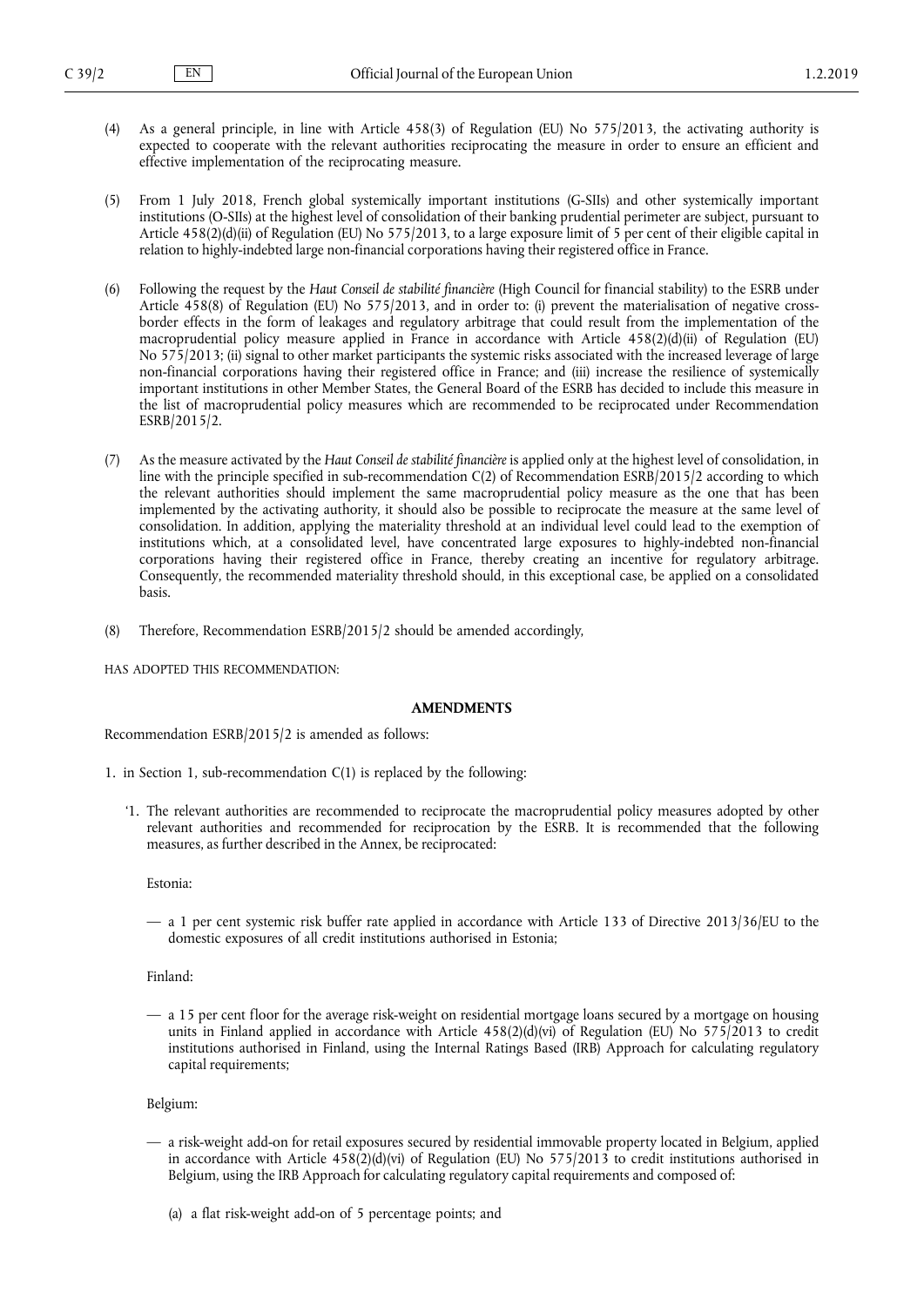(b) a proportionate risk-weight add-on consisting of 33 per cent of the exposure-weighted average of the risk-weights applied to the portfolio of retail exposures secured by residential immovable property located in Belgium;

France:

- a tightening of the large exposure limit provided for in Article 395(1) of Regulation (EU) No 575/2013, applicable to exposures to highly-indebted large non-financial corporations having their registered office in France to 5 per cent of eligible capital, applied in accordance with Article 458(2)(d)(ii) of Regulation (EU) No 575/2013 to global systemically important institutions (G-SIIs) and other systemically important institutions (O-SIIs) at the highest level of consolidation of their banking prudential perimeter.';
- 2. The Annex is replaced by the Annex to this Recommendation.

Done at Frankfurt am Main, 5 December 2018.

Francesco MAZZAFERRO

*The Head of the ESRB Secretariat on behalf of the General Board of the ESRB*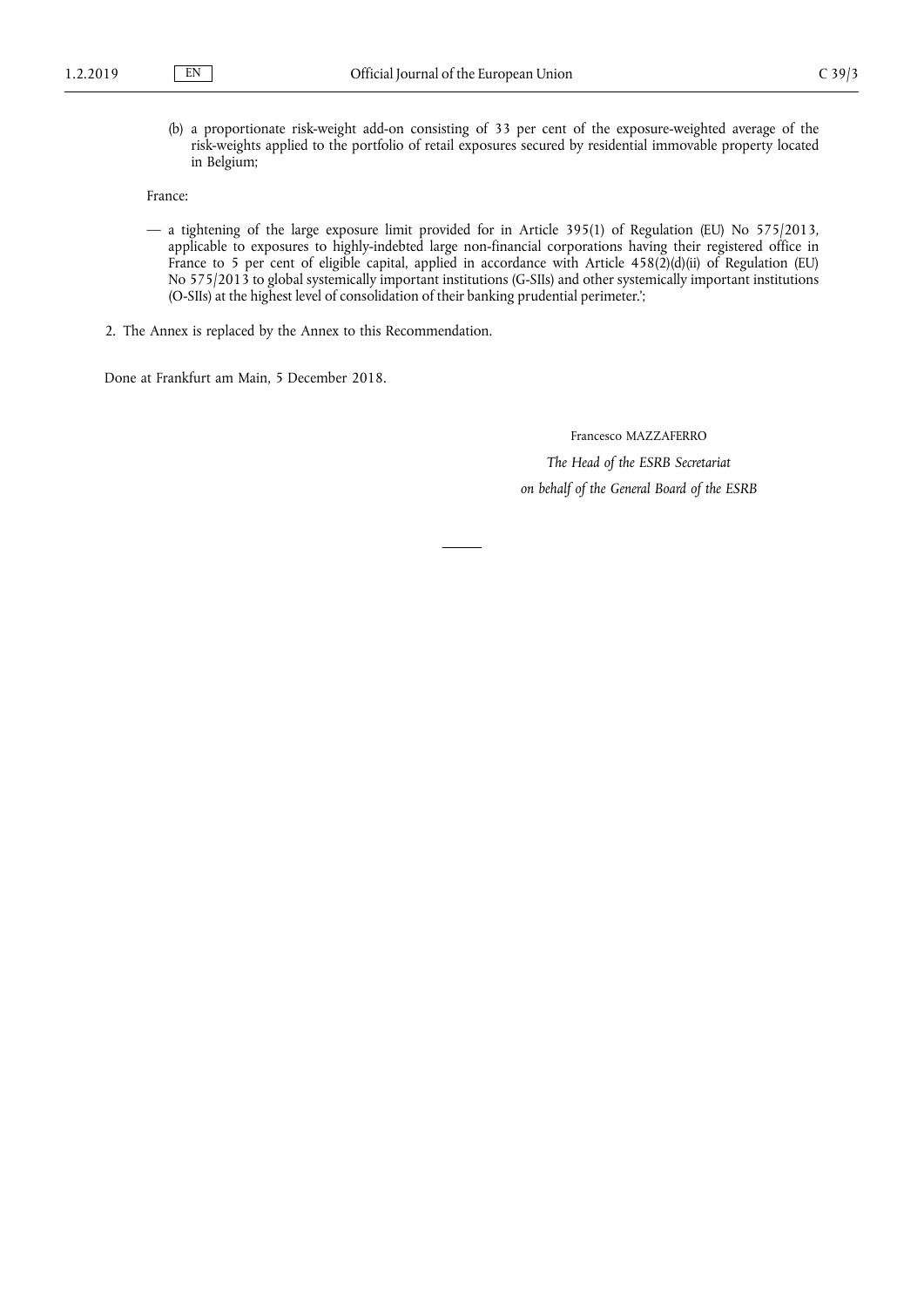#### *ANNEX*

The Annex to Recommendation ESRB/2015/2 is replaced by the following:

#### *'Annex*

#### **Estonia**

## 1 per cent systemic risk buffer rate applied in accordance with Article 133 of Directive 2013/36/EU to the **domestic exposures of all credit institutions authorised in Estonia**

### I. Description of the measure

1. The Estonian measure constitutes a 1 per cent systemic risk buffer rate applied in accordance with Article 133 of Directive 2013/36/EU to the domestic exposures of all credit institutions authorised in Estonia.

#### II. Reciprocation

- 2. Where Member States have implemented Article 134 of Directive 2013/36/EU in national law, relevant authorities are recommended to reciprocate the Estonian measure for exposures located in Estonia of domestically authorised institutions in accordance with Article 134(1) of Directive 2013/36/EU. For the purposes of this paragraph, the deadline specified in sub-recommendation C(3) applies.
- 3. Where Member States have not implemented Article 134 of Directive 2013/36/EU in national law, relevant authorities are recommended to reciprocate the Estonian measure for exposures located in Estonia of domestically authorised institutions in accordance with sub-recommendation  $C(2)$ . Relevant authorities are recommended to adopt the equivalent measure within six months.

#### **Finland**

A credit institution-specific minimum level of 15 per cent for the average risk-weight on loans secured by a mortgage on housing units in Finland applicable to credit institutions using the Internal Ratings Based (IRB) **Approach (hereinafter "IRB credit institutions") under Article 458(2)(d)(vi) of Regulation (EU) No 575/2013.**

## I. Description of the measure

1. The Finnish measure, applied in accordance with Article 458(2)(d)(vi) of Regulation (EU) No 575/2013, consists of a credit institution-specific average risk-weight floor of 15 per cent for IRB credit institutions, at the portfolio level, for residential mortgage loans secured by housing units in Finland.

## II. Reciprocation

- 2. In accordance with Article 458(5) of Regulation (EU) No 575/2013, relevant authorities of the Member States concerned are recommended to reciprocate the Finnish measure and apply it to IRB credit institutions' portfolios of retail mortgage loans secured by housing units in Finland issued by domestically authorised branches located in Finland. For the purposes of this paragraph, the deadline specified in sub-recommendation C(3) applies.
- 3. Relevant authorities are also recommended to reciprocate the Finnish measure and apply it to IRB credit institutions' portfolios of retail mortgage loans secured by housing units in Finland issued directly across borders by credit institutions established in their respective jurisdictions. For the purposes of this paragraph, the deadline specified in sub-recommendation C(3) applies.
- 4. In accordance with sub-recommendation C(2), the relevant authorities are recommended to apply, following consultation with the ESRB, a macroprudential policy measure available in their jurisdiction that has the effect most equivalent to the above measure recommended for reciprocation, including adopting supervisory measures and powers laid down in Title VII, Chapter 2, Section IV of Directive 2013/36/EU. The relevant authorities are recommended to adopt the equivalent measure within four months.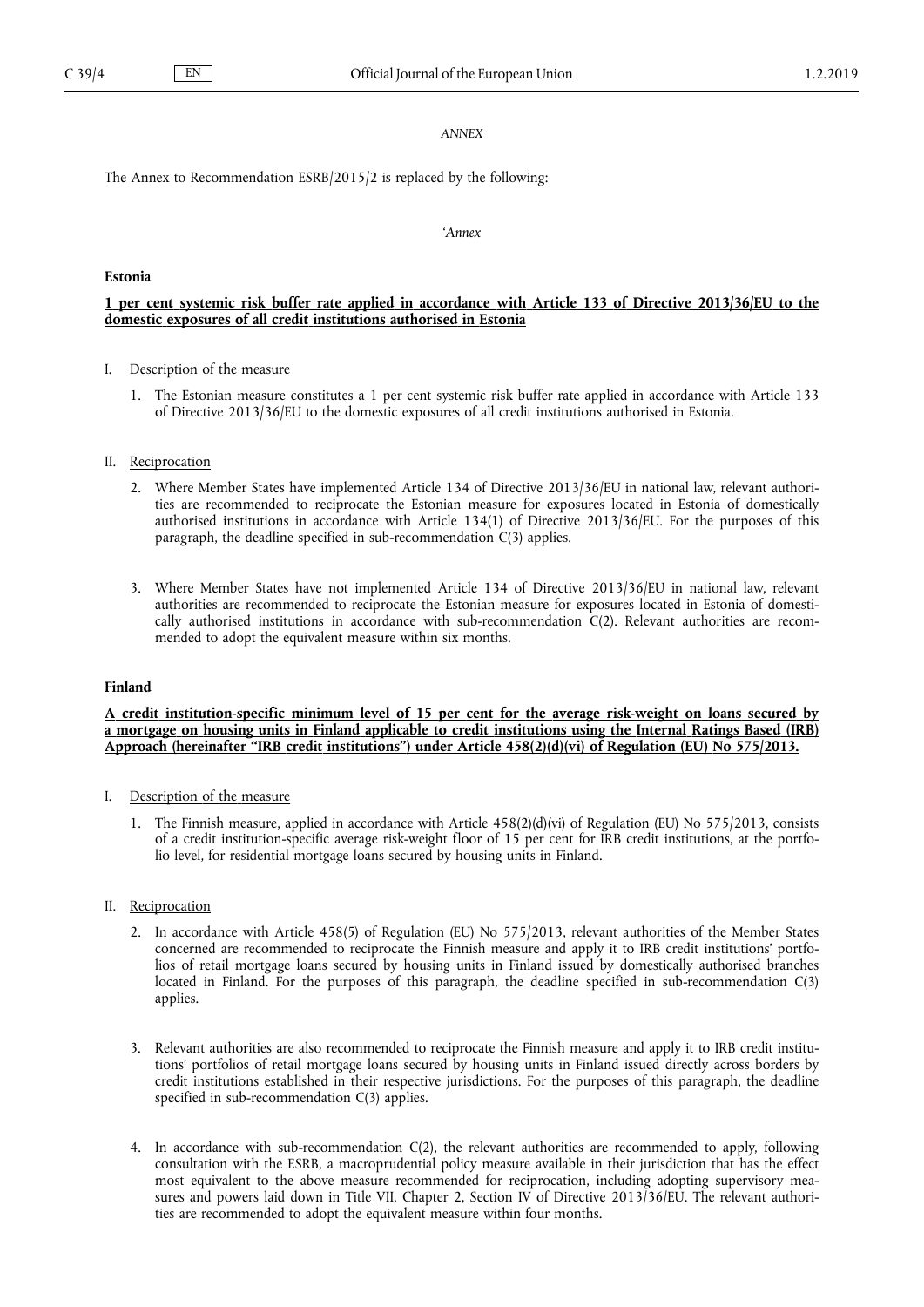#### III. Materiality threshold

- 5. The measure is complemented by a materiality threshold of EUR 1 billion exposure to the residential mortgage lending market in Finland to steer the potential application of the *de minimis* principle by the reciprocating Member States.
- 6. In line with Section 2.2.1 of Recommendation ESRB/2015/2, relevant authorities of the Member State concerned may exempt individual IRB credit institutions with non-material portfolios of retail mortgage loans secured by housing units in Finland below the materiality threshold of EUR 1 billion. In this case the relevant authorities should monitor the materiality of the exposures and are recommended to reciprocate when an IRB credit institution exceeds the threshold of EUR 1 billion.
- 7. Where there are no IRB credit institutions authorised in other Member States concerned with branches located in Finland or providing financial services directly in Finland that have exposures of EUR 1 billion or above to the Finnish mortgage market, relevant authorities of the Member States concerned may decide not to reciprocate as provided by Section 2.2.1 of Recommendation ESRB/2015/2. In this case the relevant authorities should monitor the materiality of the exposures and are recommended to reciprocate when an IRB credit institution exceeds the threshold of EUR 1 billion.

#### **Belgium**

**A risk-weight add-on for retail exposures secured by residential immovable property located in Belgium, imposed on credit institutions authorised in Belgium using the IRB Approach and applied in accordance with Article 458(2)(d)(vi) of Regulation (EU) No 575/2013. The add-on is composed of two components:**

- (a) **a flat risk-weight add-on of 5 percentage points; and**
- (b) **a proportionate risk-weight add-on consisting of 33 per cent of the exposure-weighted average of the riskweights applied to the portfolio of retail exposures secured by residential immovable property located in Belgium.**
- I. Description of the measure
	- 1. The Belgian measure, applied in accordance with Article 458(2)(d)(vi) of Regulation (EU) No 575/2013 and imposed on credit institutions authorised in Belgium using the IRB Approach, consists of a risk-weight add-on for retail exposures secured by residential immovable property located in Belgium, which is composed of two components:
		- (a) The first component consists of a 5 percentage point increase to the risk-weight for retail exposures secured by residential immovable property located in Belgium obtained after computing the second part of the riskweight add-on in accordance with point (b).
		- (b) The second component consists of a risk-weight increase of 33 per cent of the exposure-weighted average of the risk-weights applied to the portfolio of retail exposures secured by residential immovable property located in Belgium. The exposure-weighted average is the average of the risk-weights of the individual loans calculated in accordance with Article 154 of Regulation (EU) No 575/2013, weighted by the relevant exposure value.
- II. Reciprocation
	- 2. In accordance with Article 458(5) of Regulation (EU) No 575/2013, relevant authorities of the Member States concerned are recommended to reciprocate the Belgian measure by applying it to branches located in Belgium of domestically authorised credit institutions using the IRB Approach within the deadline specified in sub-recommendation C(3).
	- 3. Relevant authorities are recommended to reciprocate the Belgian measure by applying it to domestically authorised credit institutions using the IRB Approach that have direct retail exposures secured by residential immovable property located in Belgium. In accordance with sub-recommendation C(2), the relevant authorities are recommended to apply the same measure as the one that has been implemented in Belgium by the activating authority within the deadline specified in sub-recommendation C(3).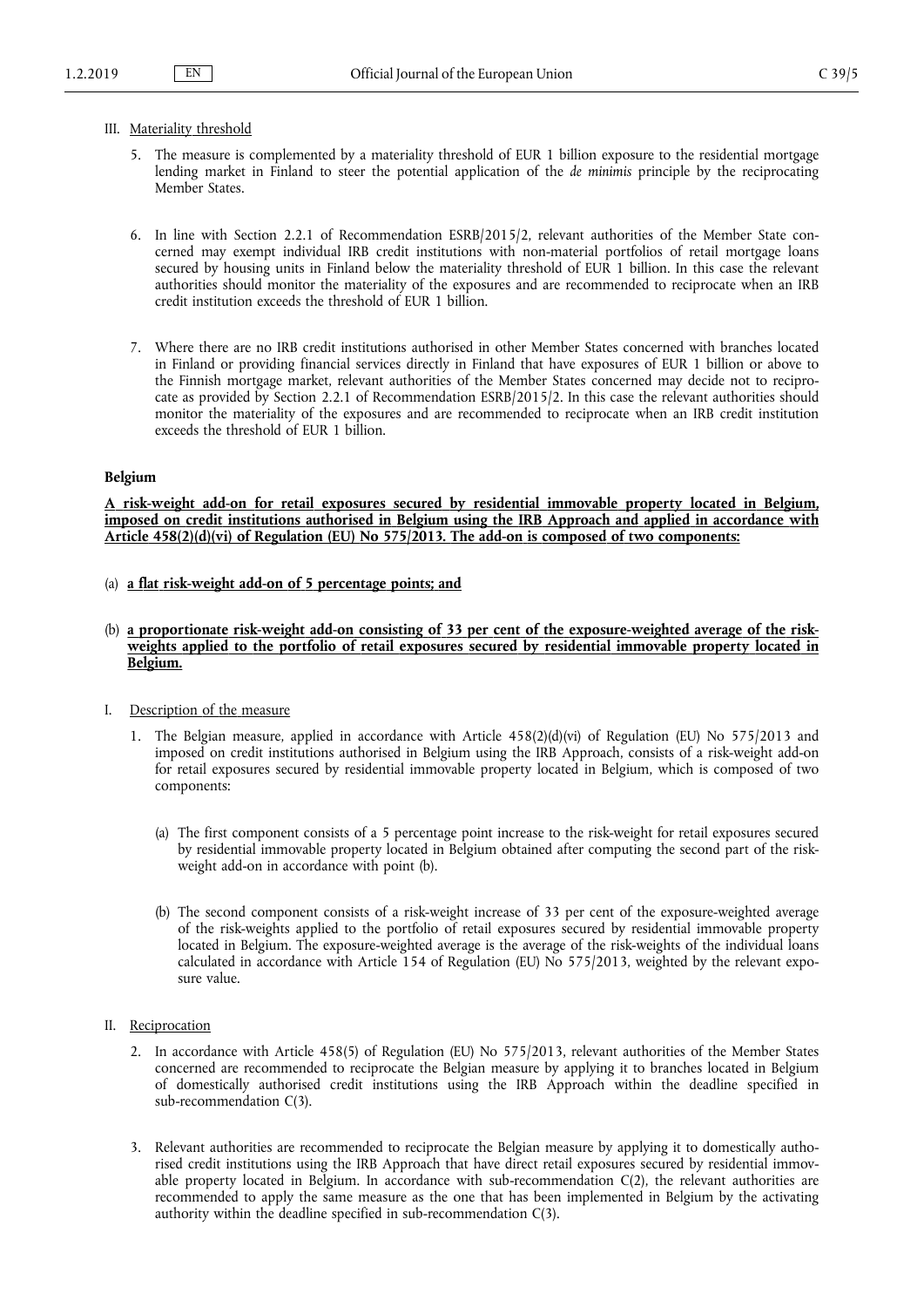4. If the same macroprudential policy measure is not available in their jurisdiction, the relevant authorities are recommended to apply, following consultation with the ESRB, a macroprudential policy measure available in their jurisdiction that has the most equivalent effect to the above measure recommended for reciprocation, including adopting supervisory measures and powers laid down in Title VII, Chapter 2, Section IV of Directive 2013/36/EU. Relevant authorities are recommended to adopt the equivalent measure by no later than four months following the publication of this Recommendation in the *Official Journal of the European Union*.

#### III. Materiality threshold

- 5. The measure is complemented by an institution-specific materiality threshold of EUR 2 billion to steer the potential application of the *de minimis* principle by the relevant authorities reciprocating the measure.
- 6. In line with Section 2.2.1 of Recommendation ESRB/2015/2, relevant authorities of the Member State concerned may exempt individual domestically authorised credit institutions using the IRB Approach having nonmaterial retail exposures secured by residential immovable property in Belgium which are below the materiality threshold of EUR 2 billion. When applying the materiality threshold, the relevant authorities should monitor the materiality of exposures and are recommended to apply the Belgian measure to previously exempted individual domestically authorised credit institutions when the materiality threshold of EUR 2 billion is breached.
- 7. Where there are no credit institutions authorised in the Member States concerned with branches located in Belgium or which have direct retail exposures secured by residential immovable property in Belgium, which use the IRB Approach and which have exposures of EUR 2 billion or above to the Belgian residential immovable property market, relevant authorities of the Member States concerned may, pursuant to Section 2.2.1 of Recommendation ESRB/2015/2, decide not to reciprocate the Belgian measure. In this case the relevant authorities should monitor the materiality of the exposures and are recommended to reciprocate the Belgian measure when a credit institution using the IRB Approach exceeds the threshold of EUR 2 billion.
- 8. In line with Section 2.2.1 of Recommendation ESRB/2015/2, the materiality threshold of EUR 2 billion is a recommended maximum threshold level. Reciprocating relevant authorities may therefore instead of applying the recommended threshold set a lower threshold for their jurisdictions where appropriate, or reciprocate the measure without any materiality threshold.

## **France**

A tightening of the large exposure limit provided for in Article 395(1) of Regulation (EU) No 575/2013, appli**cable to exposures to highly-indebted large non-financial corporations having their registered office in France to 5 per cent of eligible capital, applied in accordance with Article 458(2)(d)(ii) of Regulation (EU) No 575/2013 to global systemically important institutions (G-SIIs) and other systemically important institutions (O-SIIs) at the highest level of consolidation of their banking prudential perimeter.**

- I. Description of the measure
	- 1. The French measure, applied in accordance with Article 458(2)(d)(ii) of Regulation (EU) No 575/2013 and imposed on G-SIIs and O-SIIs at the highest level of consolidation of their banking prudential perimeter (not at a sub-consolidated level), consists of a tightening of the large exposure limit to 5 per cent of their eligible capital, applicable to exposures to highly-indebted large non-financial corporations having their registered office in France.
	- 2. A non-financial corporation is defined as a natural or legal person under private law having its registered office in France, and which, at its level and at the highest level of consolidation, belongs to the non-financial corporations sector as defined in point 2.45 of Annex A to Regulation (EU) No 549/2013 of the European Parliament and of the Council ( 1 ).
	- 3. The measure applies to exposures to non-financial corporations having their registered office in France and to exposures to groups of connected non-financial corporations as follows:
		- (a) For non-financial corporations which are part of a group of connected non-financial corporations having its registered office at the highest level of consolidation in France, the measure applies to the sum of the net exposures towards the group and all its connected entities within the meaning of point (39) of Article 4(1) of Regulation (EU) No 575/2013;

<sup>(</sup> 1 ) Regulation (EU) No 549/2013 of the European Parliament and of the Council of 21 May 2013 on the European system of national and regional accounts in the European Union (OJ L 174, 26.6.2013, p. 1).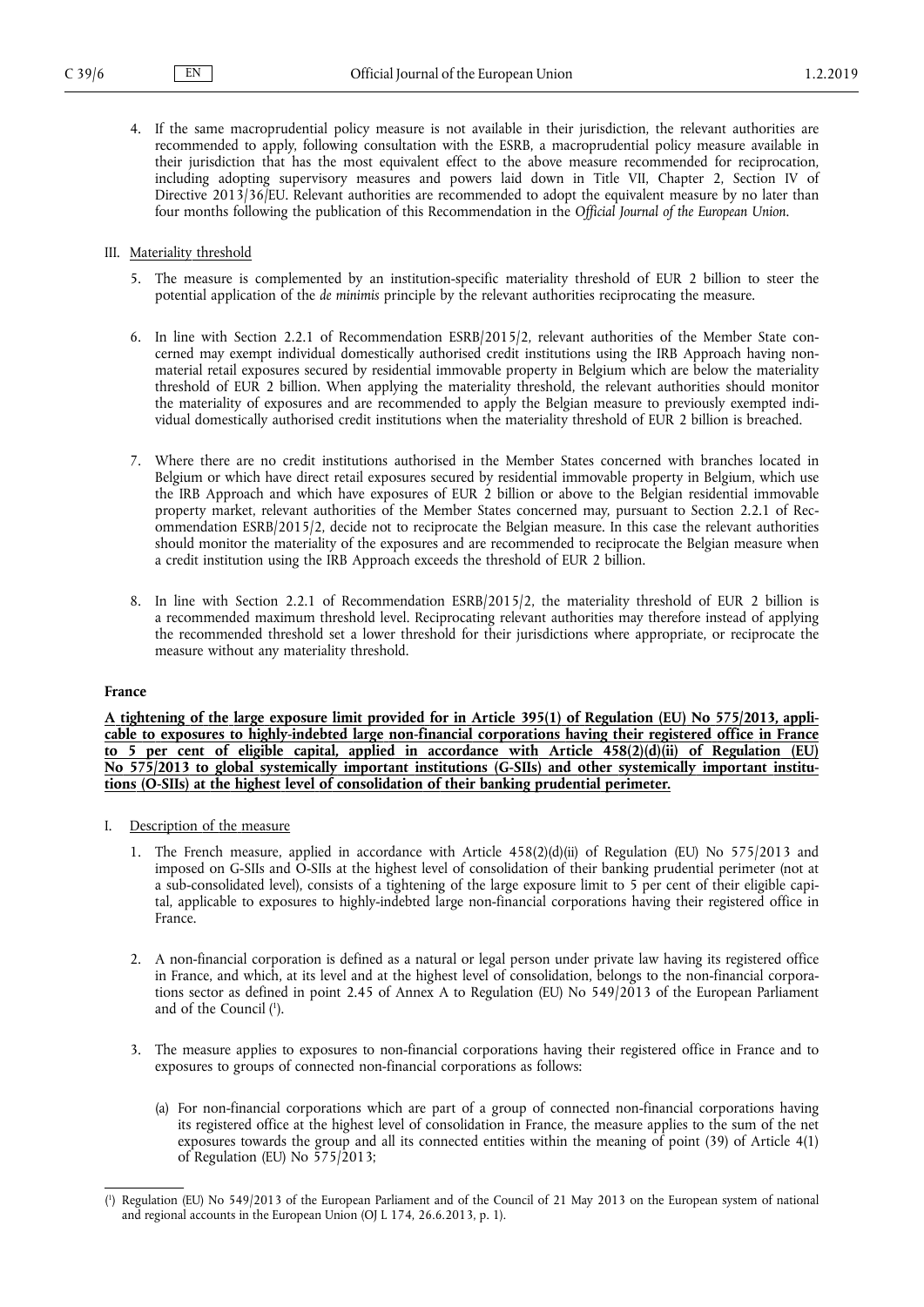- (b) For non-financial corporations which are part of a group of connected non-financial corporations having its registered office at the highest level of consolidation outside France, the measure applies to the sum of:
	- (i) the exposures to those non-financial corporations having their registered office in France;
	- (ii) the exposures to the entities in France or abroad over which the non-financial corporations referred to in (i) have direct or indirect control within the meaning of point  $(39)$  of Article  $4(1)$  of Regulation (EU) No 575/2013; and
	- (iii) the exposures to the entities in France or abroad which are economically dependent on the non-financial corporations referred to in (i) within the meaning of point (39) of Article 4(1) of Regulation (EU) No 575/2013.

Non-financial corporations which do not have their registered office in France and which are not a subsidiary or an economically dependent entity of, and which are not directly or indirectly controlled by, a non-financial corporation having its registered office in France, therefore fall outside the scope of the measure.

In accordance with Article 395(1) of Regulation (EU) No 575/2013, the measure is applicable after taking into account the effect of the credit risk mitigation techniques and exemptions in accordance with Articles 399 to 403 of Regulation (EU) No 575/2013.

- 4. A G-SII or an O-SII must consider a non-financial corporation having its registered office in France as large if its original exposure to the non-financial corporation, or to the group of connected non-financial corporations within the meaning of paragraph 3, is equal to or larger than EUR 300 million. The original exposure value is calculated in accordance with Articles 389 and 390 of Regulation (EU) No 575/2013 before taking into account the effect of credit risk mitigation techniques and exemptions set out in Articles 399 to 403 of Regulation (EU) No 575/2013, as reported in accordance with Article 9 of Commission Implementing Regulation (EU) No 680/2014 (<sup>1</sup>).
- 5. A non-financial corporation is considered highly-indebted if it has a leverage ratio that is greater than 100 per cent and a financial charges coverage ratio that is below three, calculated at the highest level of group consolidation as follows:
	- (a) The leverage ratio is the ratio between total debt net of cash and equity; and
	- (b) The financial charges coverage ratio is the ratio between, on the one hand, the value added plus operating subsidies less: (i) payroll; (ii) operating taxes and duties; (iii) other net ordinary operating expenses excluding net interest and similar charges; and (iv) depreciation and amortisation, and, on the other hand, interest and similar charges.

The ratios are calculated based on accounting aggregates defined in accordance with the applicable standards, as presented in the non-financial corporation's financial statements, certified where appropriate by a chartered accountant.

- II. Reciprocation
	- 6. Relevant authorities are recommended to reciprocate the French measure by applying it to domestically authorised G-SIIs and O-SIIs at the highest level of consolidation within the jurisdiction of their banking prudential perimeter.
	- 7. If the same macroprudential policy measure is not available in their jurisdiction, in line with sub-recommendation C(2), the relevant authorities are recommended to apply, following consultation with the ESRB, a macroprudential policy measure available in their jurisdiction that has the most equivalent effect to the above measure recommended for reciprocation. The relevant authorities are recommended to adopt the equivalent measure by no later than six months following the publication of this Recommendation in the *Official Journal of the European Union*.

<sup>(</sup> 1 ) Commission Implementing Regulation (EU) No 680/2014 of 16 April 2014 laying down implementing technical standards with regard to supervisory reporting of institutions according to Regulation (EU) No 575/2013 of the European Parliament and of the Council (OJ L 191, 28.6.2014, p. 1).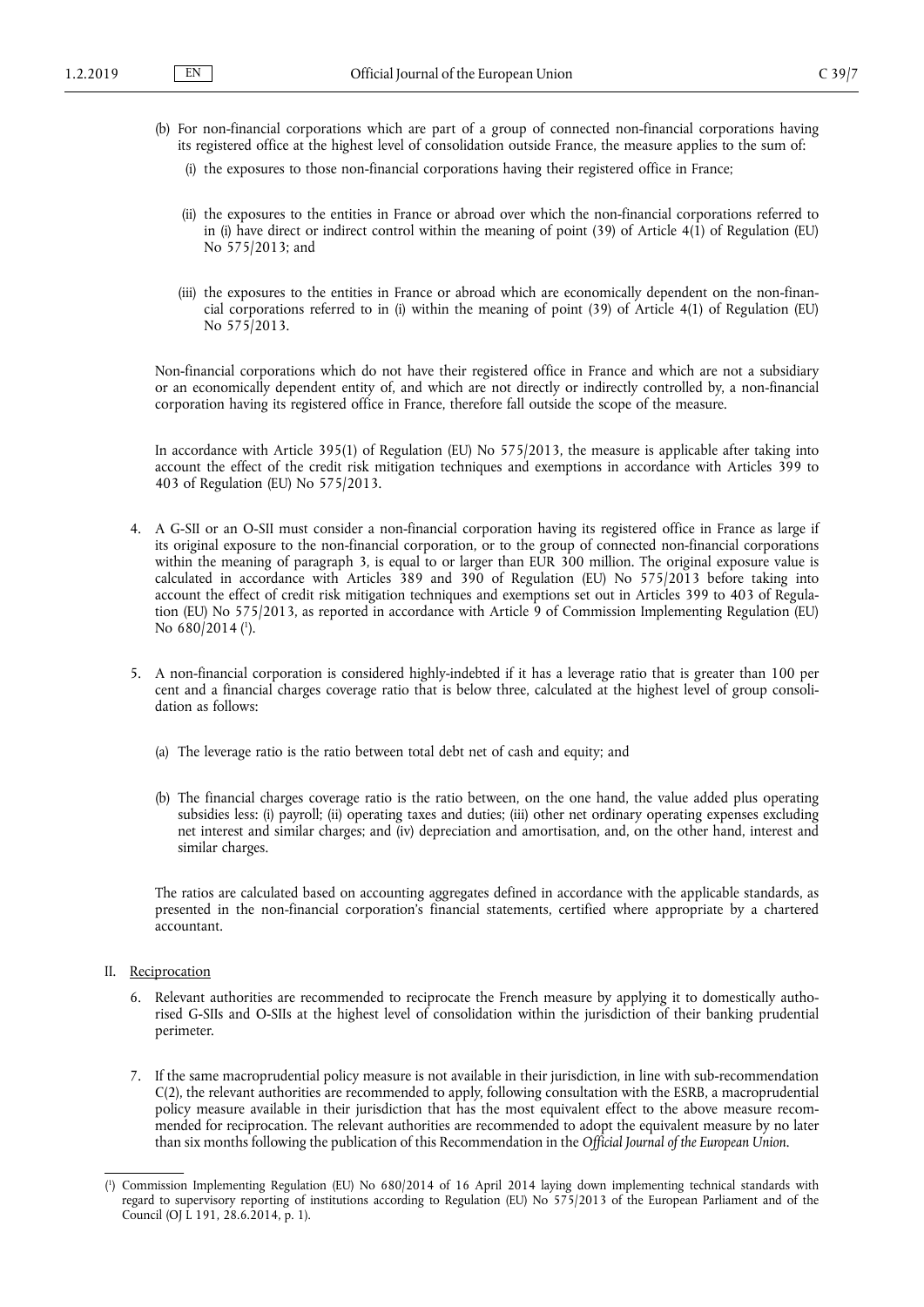## III. Materiality threshold

- 8. The measure is complemented by a combined materiality threshold to steer the potential application of the *de minimis* principle by the relevant authorities reciprocating the measure, which is composed of:
	- (a) A threshold of EUR 2 billion for the total original exposures of domestically authorised G-SIIs and O-SIIs at the highest level of consolidation of the banking prudential perimeter to the French non-financial corporations sector;
	- (b) A threshold of EUR 300 million applicable to domestically authorised G-SIIs and O-SIIs equalling or exceeding the threshold mentioned in (a) for:
		- (i) a single original exposure to a non-financial corporation having its registered office in France;
		- (ii) the sum of original exposures to a group of connected non-financial corporations, which has its registered office at the highest level of consolidation in France, calculated in accordance with paragraph 3(a);
		- (iii) the sum of original exposures to non-financial corporations having their registered office in France which are part of a group of connected non-financial corporations having its registered office at the highest level of consolidation outside France as reported in templates C 28.00 and C 29.00 of Annex VIII to Implementing Regulation (EU) No 680/2014;
	- (c) A threshold of 5 per cent of the G-SII's or O-SII's eligible capital at the highest level of consolidation, for exposures identified in (b) after taking into account the effect of the credit risk mitigation techniques and exemptions in accordance with Articles 399 to 403 of Regulation (EU) No 575/2013.

The thresholds referred to in paragraphs (b) and (c) are to be applied irrespective of whether the relevant entity or non-financial corporation is highly-indebted or not.

The original exposure value referred to in paragraphs (a) and (b) is to be calculated in accordance with Articles 389 and 390 of Regulation (EU) No 575/2013 before taking into account the effect of credit risk mitigation techniques and exemptions set out in Articles 399 to 403 of Regulation (EU) No 575/2013 as reported in accordance with Article 9 of Implementing Regulation (EU) No 680/2014.

- 9. In line with Section 2.2.1 of Recommendation ESRB/2015/2, the relevant authorities of the Member State concerned may exempt domestically authorised G-SIIs or O-SIIs at the highest level of consolidation of their banking prudential perimeter which do not breach the combined materiality threshold referred to in paragraph 8. When applying the materiality threshold, the relevant authorities should monitor the materiality of the exposures of domestically authorised G-SIIs and O-SIIs to the French non-financial corporations sector as well as the exposure concentration of domestically authorised G-SIIs and O-SIIs to large non-financial corporations having their registered office in France, and are recommended to apply the French measure to previously exempted domestically authorised G-SIIs or O-SIIs at the highest level of consolidation of their banking prudential perimeter when the combined materiality threshold referred to in paragraph 8 is breached. Relevant authorities are also encouraged to signal the systemic risks associated with the increased leverage of large non-financial corporations having their registered office in France to other market participants in their jurisdiction.
- 10. Where there are no G-SIIs or O-SIIs at the highest level of consolidation of their banking prudential perimeter authorised in the Member States concerned and having exposures to the French non-financial corporations sector above the materiality threshold referred to in paragraph 8, the relevant authorities of the Member States concerned may, pursuant to Section 2.2.1 of Recommendation ESRB/2015/2, decide not to reciprocate the French measure. In this case the relevant authorities should monitor the materiality of the exposures of domestically authorised G-SIIs and O-SIIs to the French non-financial corporations sector as well as the exposure concentration of domestically authorised G-SIIs and O-SIIs to large non-financial corporations having their registered office in France, and are recommended to reciprocate the French measure when a G-SII or O-SII at the highest level of consolidation of its banking prudential perimeter exceeds the combined materiality threshold referred to in paragraph 8. Relevant authorities are also encouraged to signal the systemic risks associated with the increased leverage of large non-financial corporations having their registered office in France to other market participants in their jurisdiction.